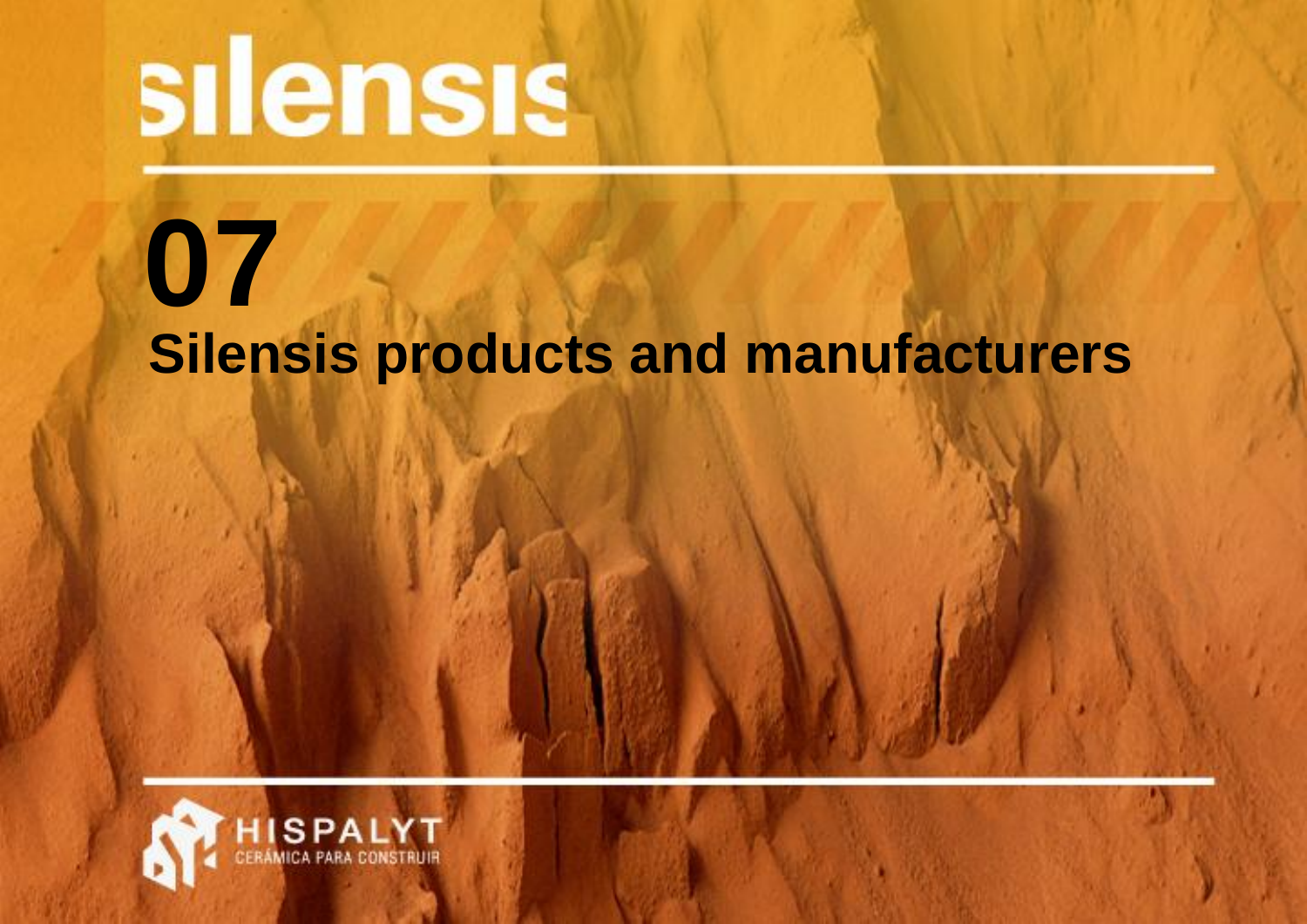### **07. Silensis products and manufacturers**

# **Index**

07.1 Silensis types of products

07.2 Products and manufacturers of ceramics bricks and ceramics blocks

07.3 Products and manufacturers of absorbing materials and elastic bands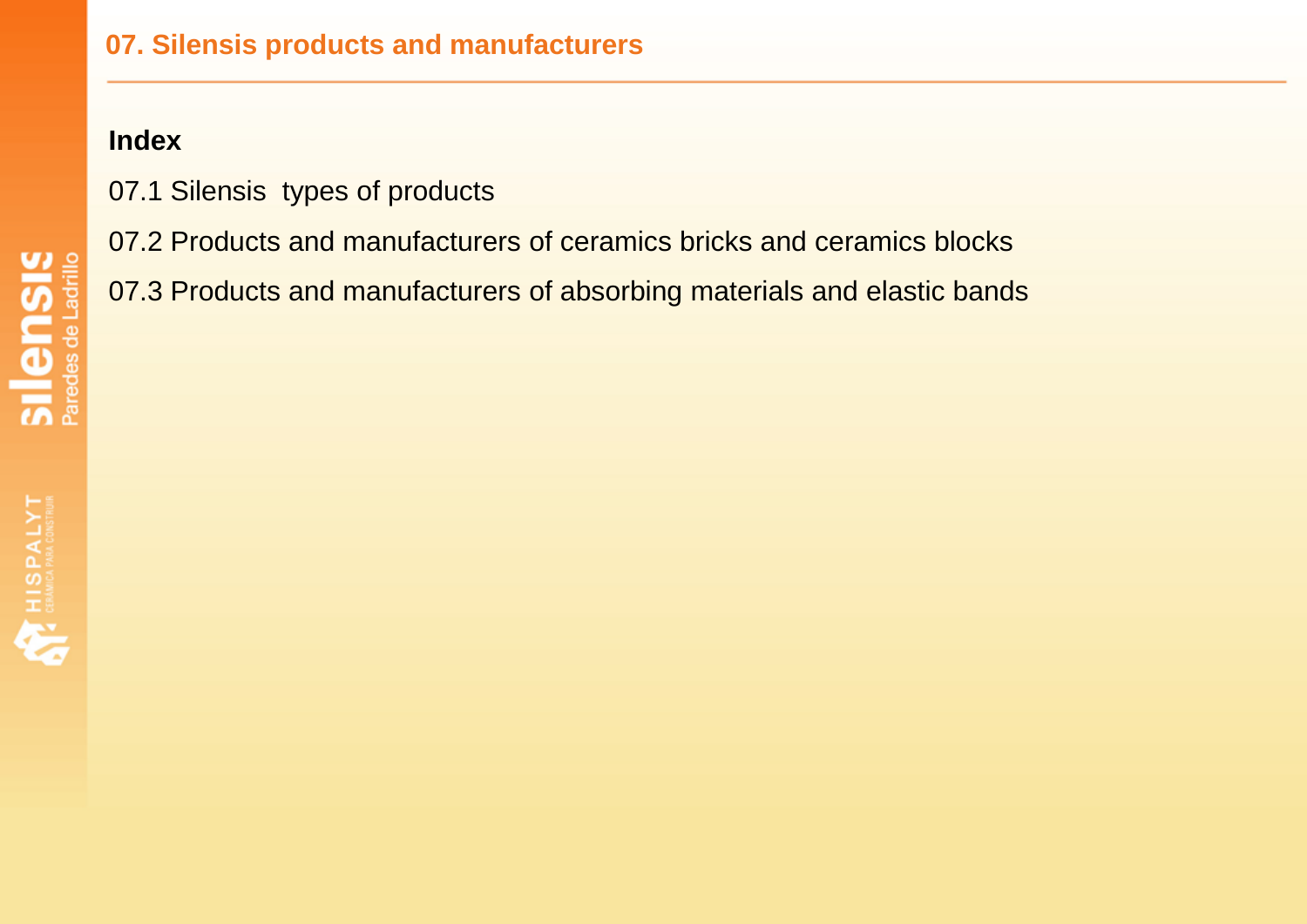#### **07. Silensis products and manufacturers 07.1 Silensis types of products**

# **Constructive solutions included in the ceramic solutions catalogue for compliance with the CTE**

**and the software** *Silensis Tool*



Reference to the materials that form the Silensis solutions.

Technical characteristics and products technically validated to ensure the acoustic performance of Silensis solutions.



*Ceramic products: Manufacturers of Silensis bricks* Section of "MATERIALS", "Manufacturers of ceramic material" en *[www.silensis.es](http://www.silensis.es/)*

*Complementary products: Recommended Silensis products*

Section of "MATERIALS", "manufacturers of complementary materials" en *[www.silensis.es](http://www.silensis.es/)*

HISPALYT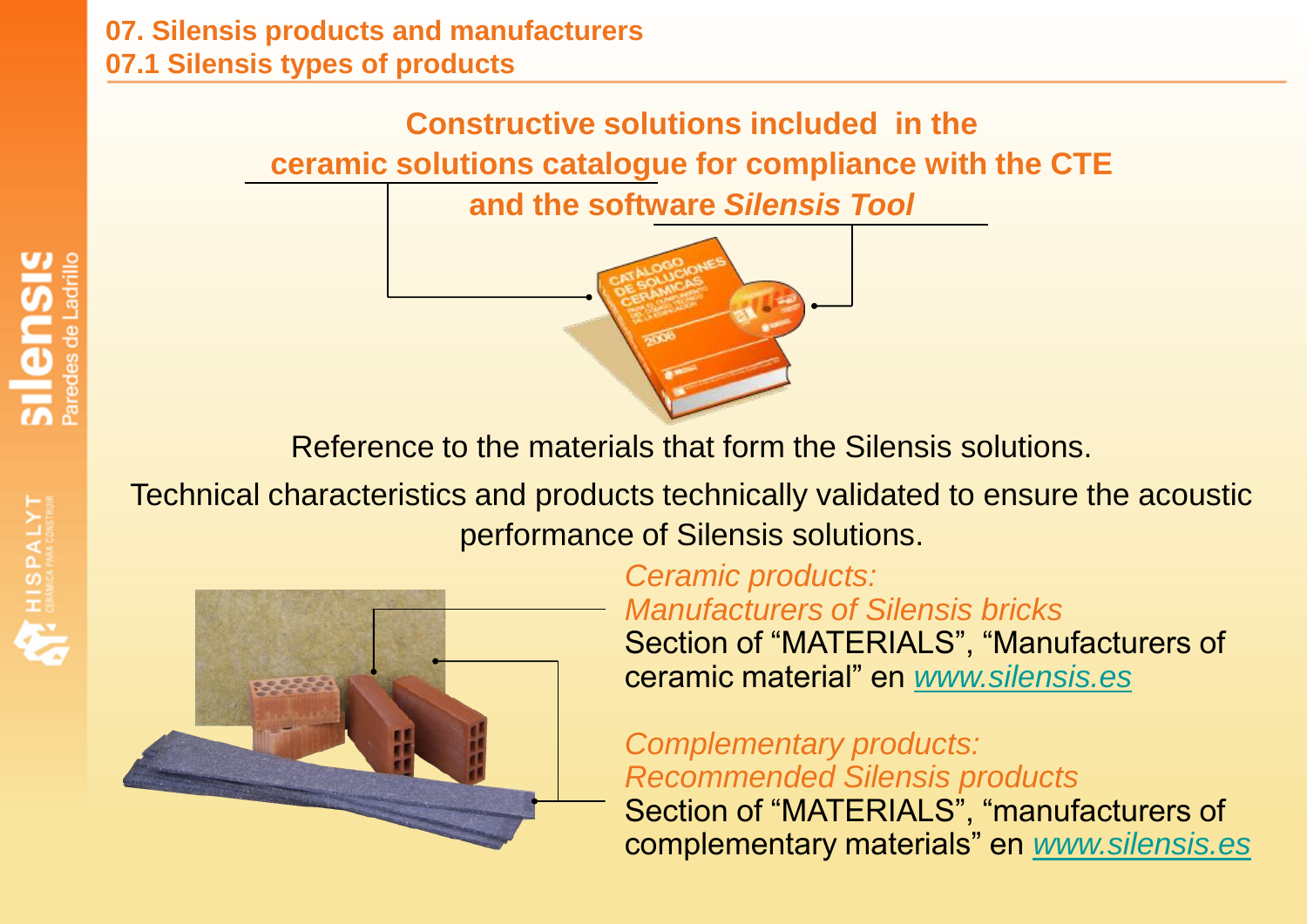## **07. Silensis products and manufacturers 07.2 Products and manufacturers of ceramics bricks and ceramics blocks**

# **Bricks and blocks ceramics**



# Silensis Certificate

m (kg/m<sup>2</sup>) y  $R_A$  (dBA) of the Silensis constructive solutions depending on the weight and dimensions of the bricks

Justification of sound insulation in laboratory (RA) of the Silensis solutions Values of laboratory tests, values of Recognized Documents, or values determined by other calculation methods sanctioned by the practice.

# CE Mark

*Silensis manufacturers of ceramics bricks and ceramics blocks Section of "Manufacturer of ceramic material" in [www.silensis.es](http://www.silensis.es/)*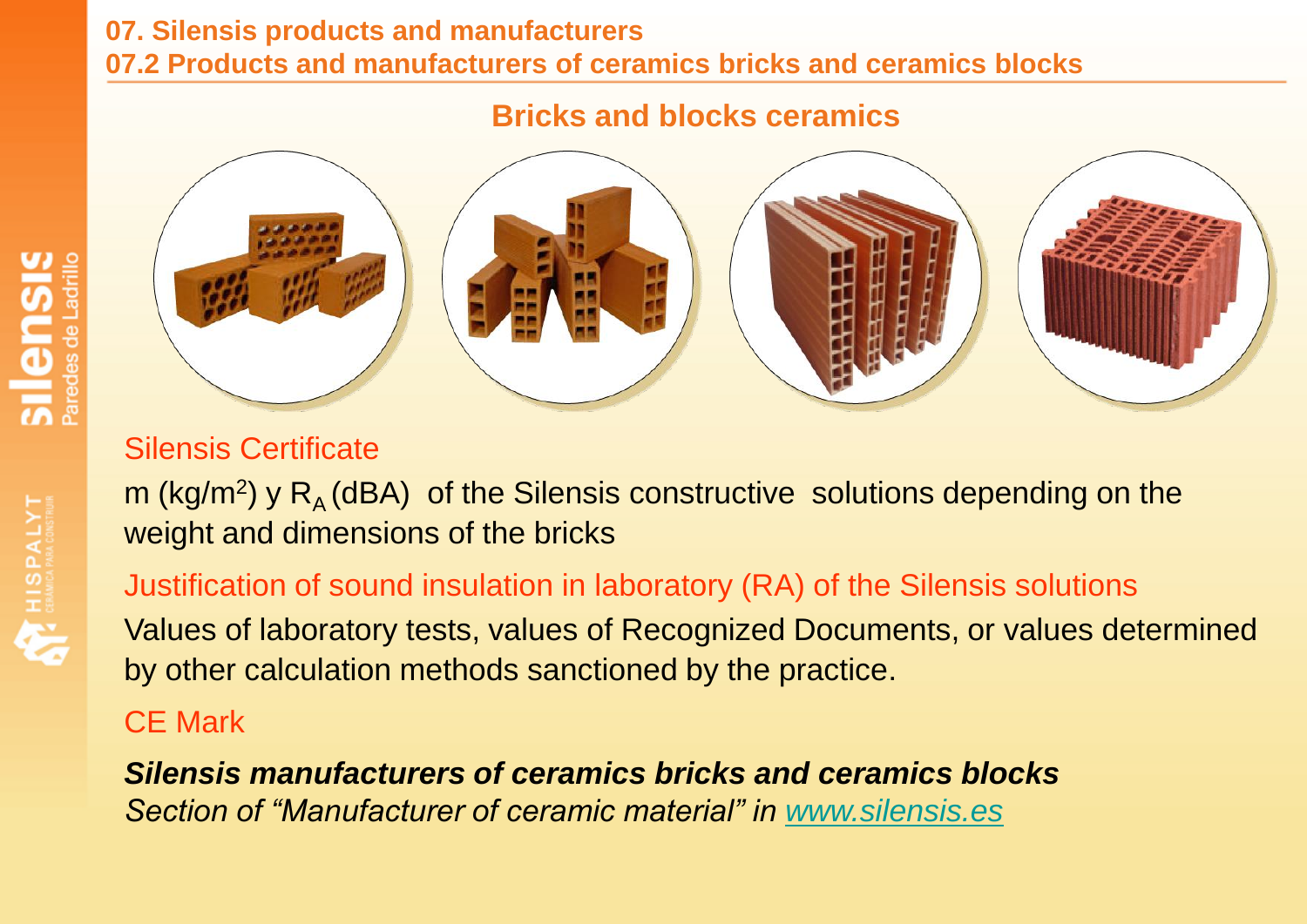**07. Silensis products and manufacturers 07.3 Products and manufacturers of absorbing materials and elastic bands**

### **Elastic bands**



Technical especifications: Recommended width: 4 cm + thickness of the partition

**PRODUCTO RECOMENDADO** 

silensis

Paredes de Ladrillo

#### **Manufacturers of Silensis Recommended Products**



Product: **CYPSAPOR ACOUSTIC** Description of the product: EEPS Dynamic Rigidity:  $s' = 6-8$  MN/m<sup>3</sup> Thickness: 10 mm Widht: 90/110/130 mm Length: 1200 mm *[www.cypsa.es](http://www.cypsa.es/)*

*Section of "Products" in [www.silensis.es](http://www.silensis.es/)*

**SIICNSIS**<br>Paredes de Ladrillo

HISPALYT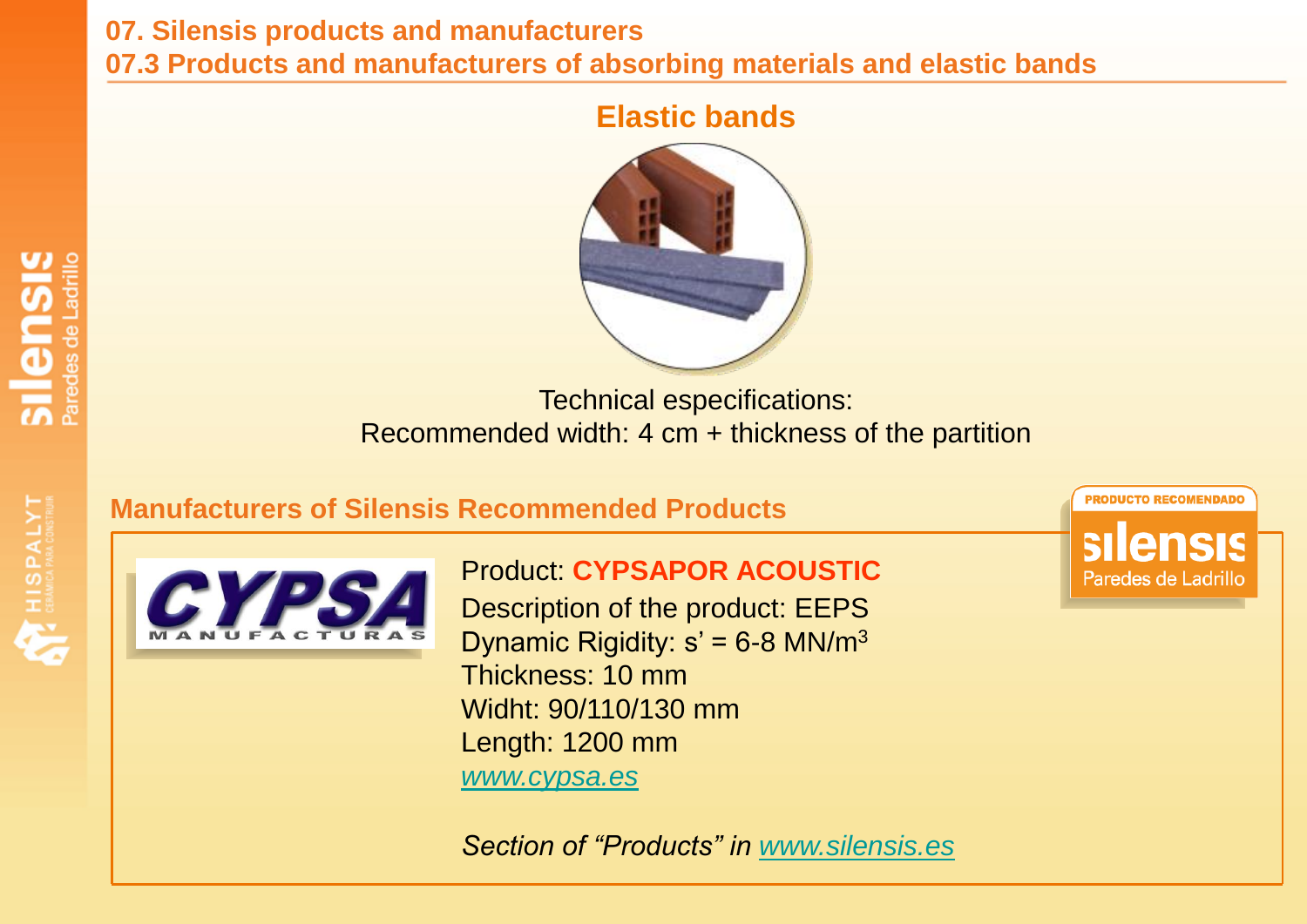**07. Silensis products and manufacturers 07.3 Products and manufacturers of absorbing materials and elastic bands**



**Absorbing material**

Technical especifications: Minimum thickness: 4 cm / resistance to air flow:  $r > 5$  kPa.s/m<sup>2</sup>



**SII en SIS** 

**Manufacturers of Silensis Recommended Products**



Products: **Acustilaine 70**

 **Gama Arena (Arena, Arena Basic y Arena Plaver)**

**silensis** 

Paredes de Ladrillo

Description of the product: MINERAL WOOL, glass wool and rock wool

*[www.isover.es](http://www.isover.es/)*

*Section of "Manufacturers of complementary products" in [www.silensis.es](http://www.silensis.es/)*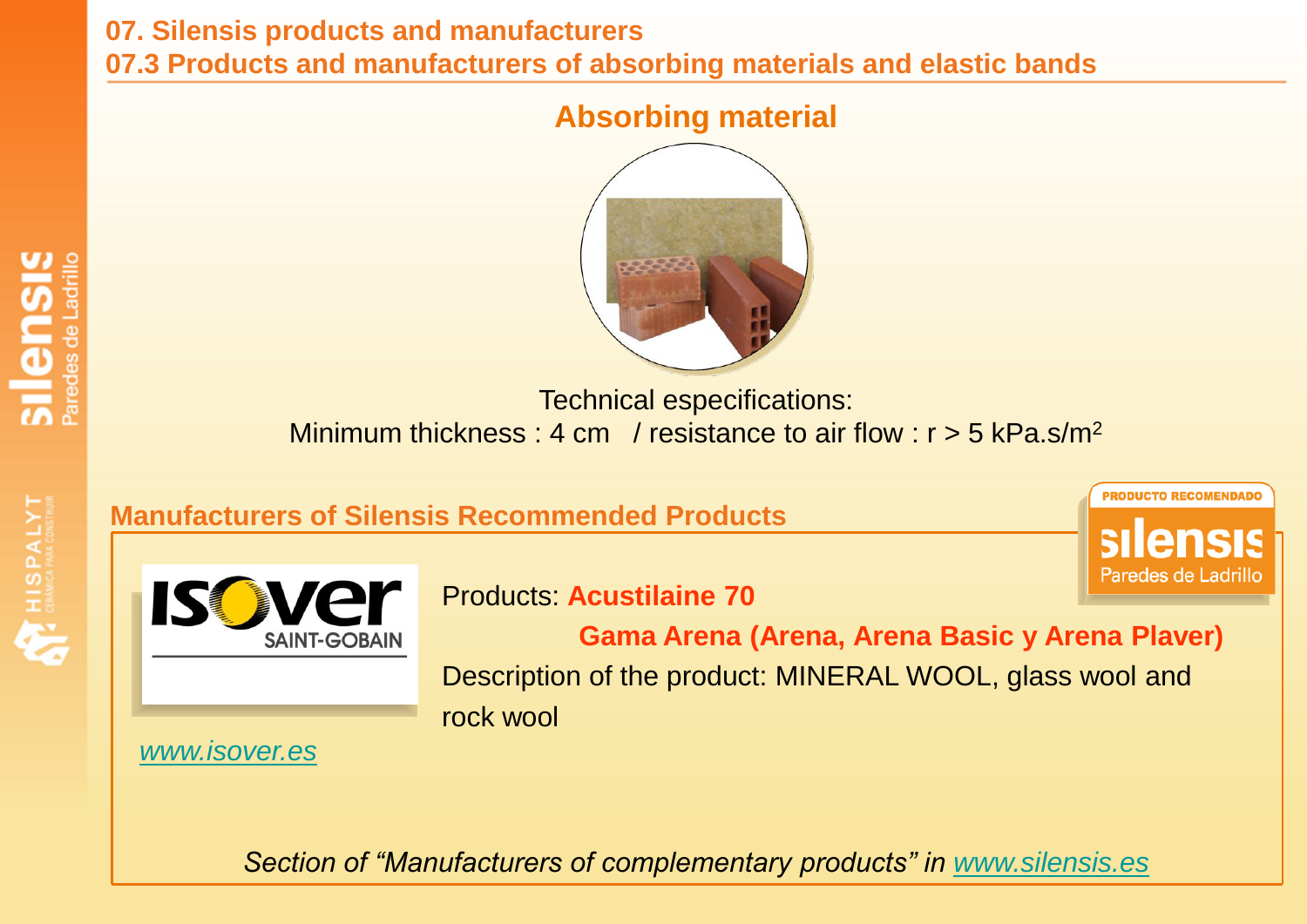# **Manufacturers of Silensis Recomended Products : Absorbing Material**





 *Acustilaine 70, high density rockwool panel with excellent thermal and acoustic insulation in all types of vertical interior partitions, separating of different buildings and facades, either by direct installation in the air chamber of a double wall, or like external insulation in ventilated facades.*

**PRODUCTO RECOMENDADO** 

**silensis** 

Paredes de Ladrillo

 *Gama Arena, panels and rolls made from mineral wool that leverage the properties of thermal and acoustic insulation wool. Their installation is recommended as insulation in all types of vertical partitions, separating walls between different buildings, ceilings, facades (in air chamber, with cladding or ventilated facade) and, in general, where optimal thermal and acoustic insulation are required.*

*ISOVER: Building solutions made from mineral wool, glass wool and rock wool.*

| <b>Product</b>     | <b>Acustilaine 70</b> | <b>Arena</b> | <b>Arena Basic</b>  | <b>Arena Player</b>                          |
|--------------------|-----------------------|--------------|---------------------|----------------------------------------------|
| <b>Description</b> | Rock wool             | Mineral wool | <b>Mineral wool</b> | Self supporting<br>panels of mineral<br>wool |
| Thickness (mm)     | 30-40-50-70           | 40-50-60     | 45-67               | $25 - 40$                                    |

#### *[www.isover.net](http://www.isover.net/)*

*Section of "Manufacturers of complementary products" in [www.silensis.es](http://www.silensis.es/)*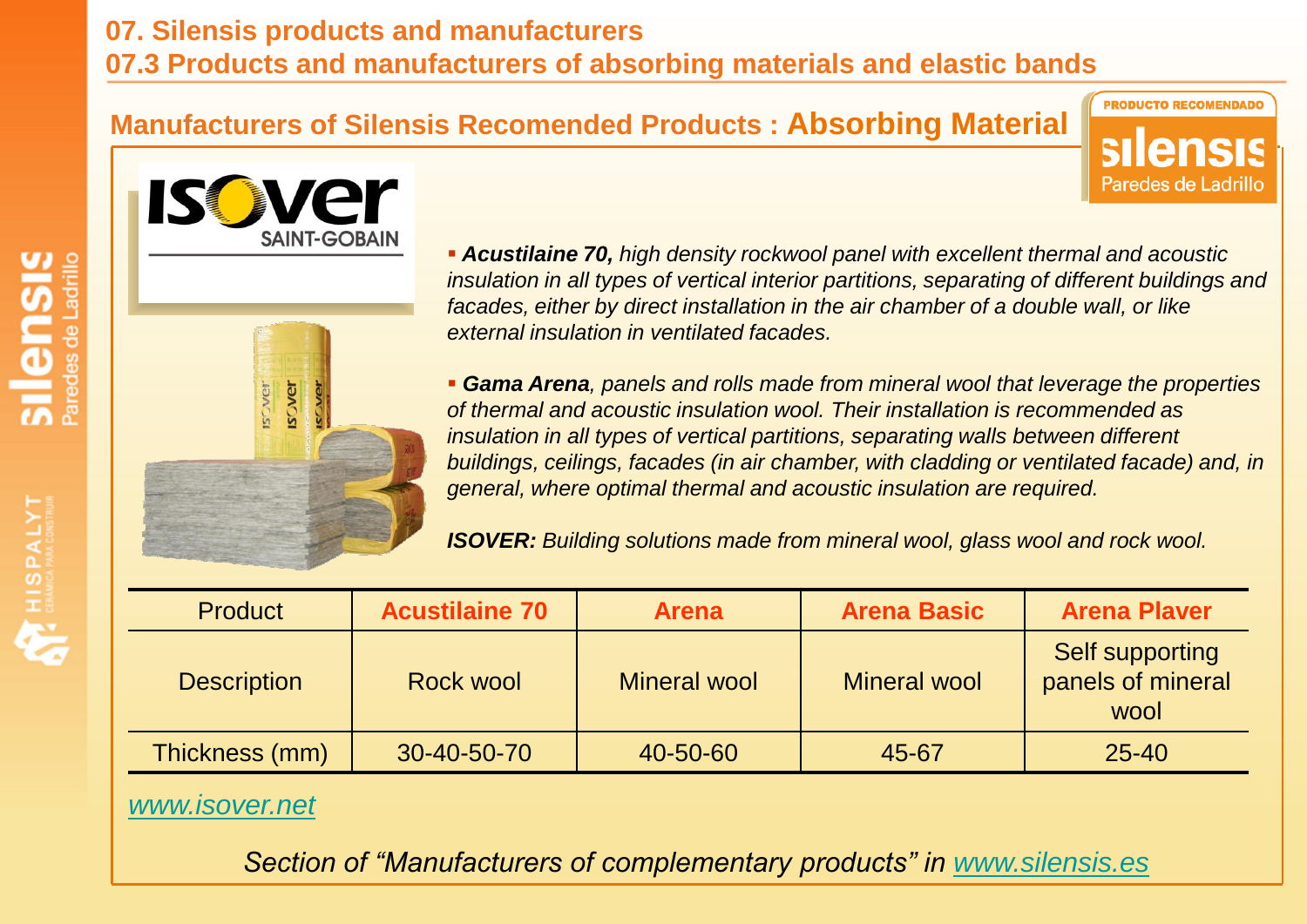**07. Silensis products and manufacturers 07.3 Products and manufacturers of absorbing materials and elastic bands**



*Section of "Products" in [www.silensis.es](http://www.silensis.es/)*